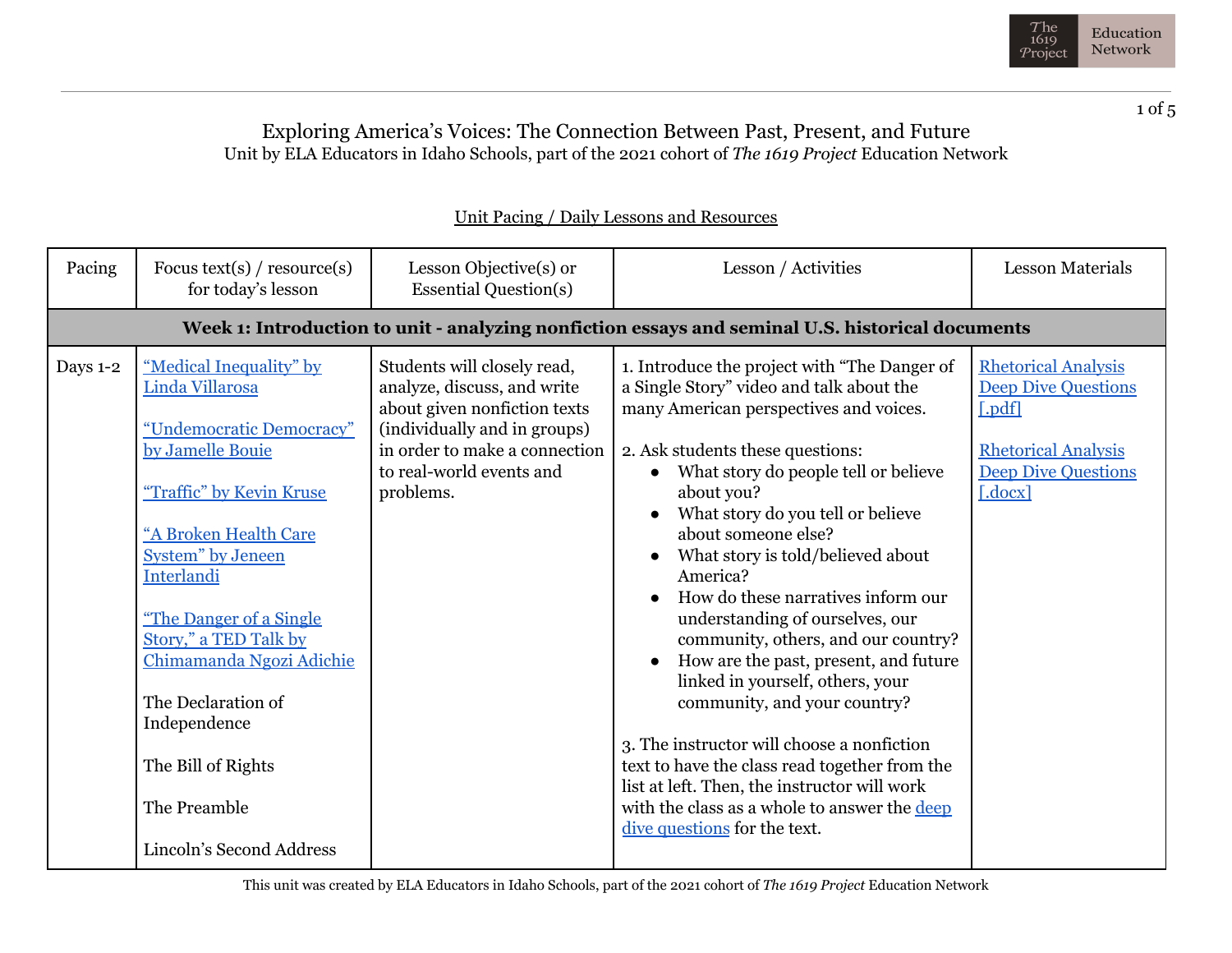

|            |                       |               |                                                                                                                                                                                                                                                                                                                                                                                                         | $2$ of $5$                                                                                                                                                            |
|------------|-----------------------|---------------|---------------------------------------------------------------------------------------------------------------------------------------------------------------------------------------------------------------------------------------------------------------------------------------------------------------------------------------------------------------------------------------------------------|-----------------------------------------------------------------------------------------------------------------------------------------------------------------------|
|            | The Federalist Papers |               | 4. The class will then write a rhetorical precis<br>together. Think of a rhetorical precis as a<br>mini rhetorical analysis. In a well-developed<br>paragraph, students should identify an<br>author's purpose and analyze how the author<br>achieves that purpose, specifically. The<br>student should discuss the author's choices<br>and audience.                                                   |                                                                                                                                                                       |
| Days $3-4$ | Same as above         | Same as above | Students will get into groups of 3-4. Each<br>group will read an assigned nonfiction<br>article. Then, they will work together to<br>answer the deep dive questions. Each<br>student will then write their own rhetorical<br>precis. Students will then share their precis<br>aloud and choose the best one. Finally, they<br>will revise and improve this precis and share<br>it with the whole class. | Same as above<br><b>Rhetorical Analysis</b><br><b>Deep Dive Questions</b><br>[.pdf]<br><b>Rhetorical Analysis</b><br><b>Deep Dive Questions</b><br>$[.\mathrm{docx}]$ |
| Day 5      |                       | Same as above | <b>Formative assessment: Students read</b><br>their chosen precis aloud. The teacher will<br>provide verbal feedback to each group at this<br>time.                                                                                                                                                                                                                                                     |                                                                                                                                                                       |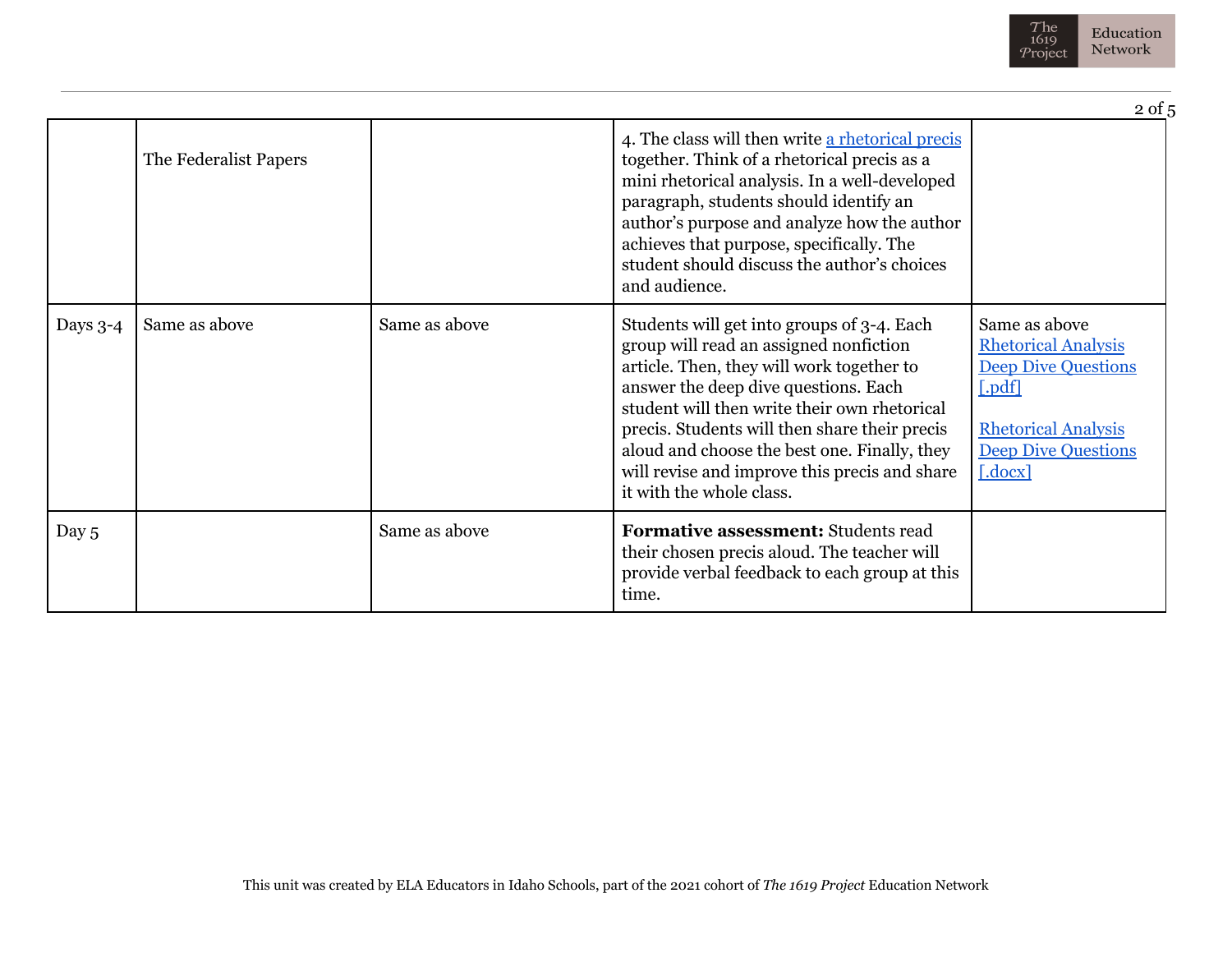

| Pacing  | Focus text(s) / $resource(s)$<br>for today's lesson                                                                                                                                                                                                                                                                                                                                                                                                                                                                                                      | Lesson Objective(s) or<br><b>Essential Question(s)</b>                                                                                        | Lesson / Activities                                                                                                                                                                                                                                                                                                                                                                                                                                                                                                                                                                                                                                                                                                                                                                                    | <b>Lesson Materials</b> |
|---------|----------------------------------------------------------------------------------------------------------------------------------------------------------------------------------------------------------------------------------------------------------------------------------------------------------------------------------------------------------------------------------------------------------------------------------------------------------------------------------------------------------------------------------------------------------|-----------------------------------------------------------------------------------------------------------------------------------------------|--------------------------------------------------------------------------------------------------------------------------------------------------------------------------------------------------------------------------------------------------------------------------------------------------------------------------------------------------------------------------------------------------------------------------------------------------------------------------------------------------------------------------------------------------------------------------------------------------------------------------------------------------------------------------------------------------------------------------------------------------------------------------------------------------------|-------------------------|
|         |                                                                                                                                                                                                                                                                                                                                                                                                                                                                                                                                                          | Week 2: Analyzing photo essays and podcasts                                                                                                   |                                                                                                                                                                                                                                                                                                                                                                                                                                                                                                                                                                                                                                                                                                                                                                                                        |                         |
| Day 1-2 | "They Sold Human Beings<br>Here" by Dannielle Bowman<br>and Anne C. Bailey<br>"Hope" by Dieneba<br><b>Aduayom and Nikole</b><br>Hannah-Jones<br>"Stories from Slavery,<br><b>Shared Over Generations"</b><br>compiled by Nicole Phillip<br>Additional photo stories:<br>"I Am Omar" by Gavin<br><b>McIntyre and Jennifer Berry</b><br><b>Hawes</b><br>"Afropunk Brings the Black<br><b>Lives Matter Ethos Abroad"</b><br>by Melissa Bunni Elian<br>"Where They Stood" by<br><b>Melissa Lyttle</b><br>Various photo essays from<br>the NY Times Lens Blog | Students will analyze,<br>discuss, and write about<br>visual rhetoric. This will<br>provide them with practice<br>analyzing multimodal texts. | The teacher will choose a photo essay to<br>analyze with the whole class. When<br>analyzing, consider the overview (whole<br>picture), parts (details), title,<br>interrelationships (how they all come<br>together), and conclusions (this is an<br>acronym - OPTIC). Then, the class will write<br>a precis together. (20-30 minutes)<br>Students will get into groups to discuss new<br>photos and analyze them. Each student will<br>then write their own rhetorical precis.<br>Students will then share their precis aloud<br>and choose the best one. Finally, they will<br>revise and improve this precis and share it<br>with the whole class.<br>Formative assessment: Students read<br>their chosen precis aloud. The teacher will<br>provide verbal feedback to each group at this<br>time. |                         |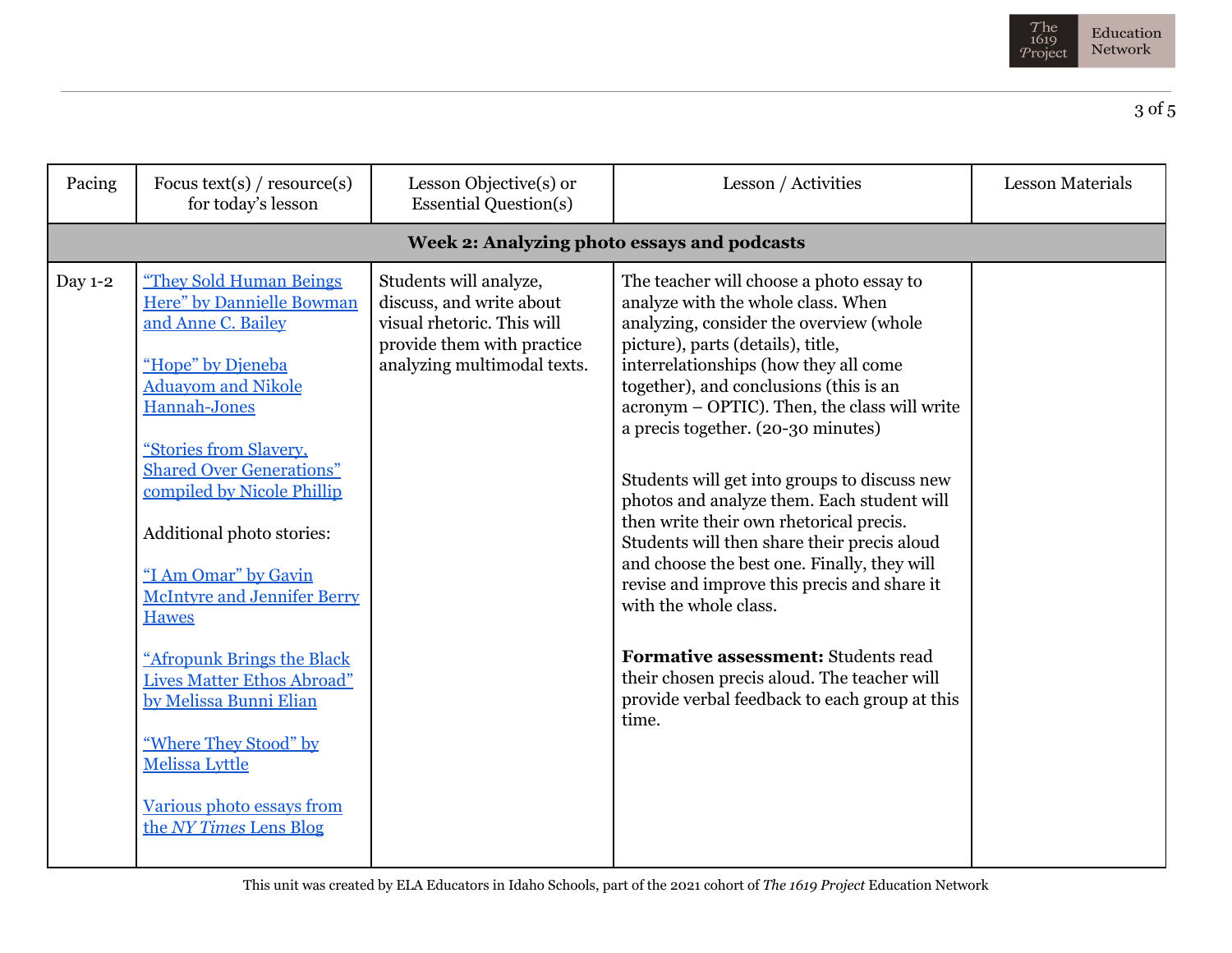

|          |                                                                                                                                                                                                                                                                                                           |                                                                                                                                |                                                                                                                                                                                                                                                                                                                                                                                                                                                                                                                                                                                                                                                                                                                    | 4 of 5                                                                                                                                                                                                                                                                                 |
|----------|-----------------------------------------------------------------------------------------------------------------------------------------------------------------------------------------------------------------------------------------------------------------------------------------------------------|--------------------------------------------------------------------------------------------------------------------------------|--------------------------------------------------------------------------------------------------------------------------------------------------------------------------------------------------------------------------------------------------------------------------------------------------------------------------------------------------------------------------------------------------------------------------------------------------------------------------------------------------------------------------------------------------------------------------------------------------------------------------------------------------------------------------------------------------------------------|----------------------------------------------------------------------------------------------------------------------------------------------------------------------------------------------------------------------------------------------------------------------------------------|
| Days 3-4 | Podcasts from The 1619<br>Project*<br>*=each podcast episode is<br>29-42 minutes long. The link<br>above includes the audio and<br>transcripts for each episode.<br>Select songs from the<br>Hamilton soundtrack: "Guns<br>and Ships"; "One Last<br>Time"; "Who Lives, Who<br>Dies, Who Tells Your Story" | Students will conduct a<br>rhetorical analysis of a<br>podcast and various songs to<br>practice analyzing<br>multimodal texts. | The class as a whole will listen to a podcast.<br>The instructor will then work with the class<br>to answer podcast analysis questions. Then,<br>the class will write a precis together.<br>Students will work in groups to listen to the<br>podcast episode of their choice. Then, they<br>will answer the podcast analysis questions.<br>Then, they will each write their own precis.<br>Then, they will read them aloud and choose<br>the best one to share with the class.<br>Formative assessment: Students read<br>their chosen precis aloud. The teacher will<br>provide verbal feedback to each group at this<br>time.<br>*Teacher may also choose to use some songs<br>along with or in place of podcasts | <b>Podcast Analysis</b><br><b>Questions</b> [.pdf]<br><b>Podcast Analysis</b><br>Questions [.docx]                                                                                                                                                                                     |
| Day 5    |                                                                                                                                                                                                                                                                                                           | Students will create a plan for<br>their essay (summative<br>assessment).                                                      | The instructor will review the instructions<br>and an outline to help the students organize<br>and format their essays. The teacher will<br>provide a pacing guide to students to help<br>them chunk the essay into smaller tasks. The<br>teacher will also review the rubric.                                                                                                                                                                                                                                                                                                                                                                                                                                     | <b>Essay Instructions</b><br>$[$ .pdf]<br><b>Essay Instructions</b><br>$[.\mathrm{docx}]$<br>Pacing Guide (teacher<br>will need to make the<br>latter to be custom for<br>their own learners'<br>needs)<br><b>Essay Outline [.pdf]</b><br>Essay Outline [.docx]<br><b>Essay Rubric</b> |